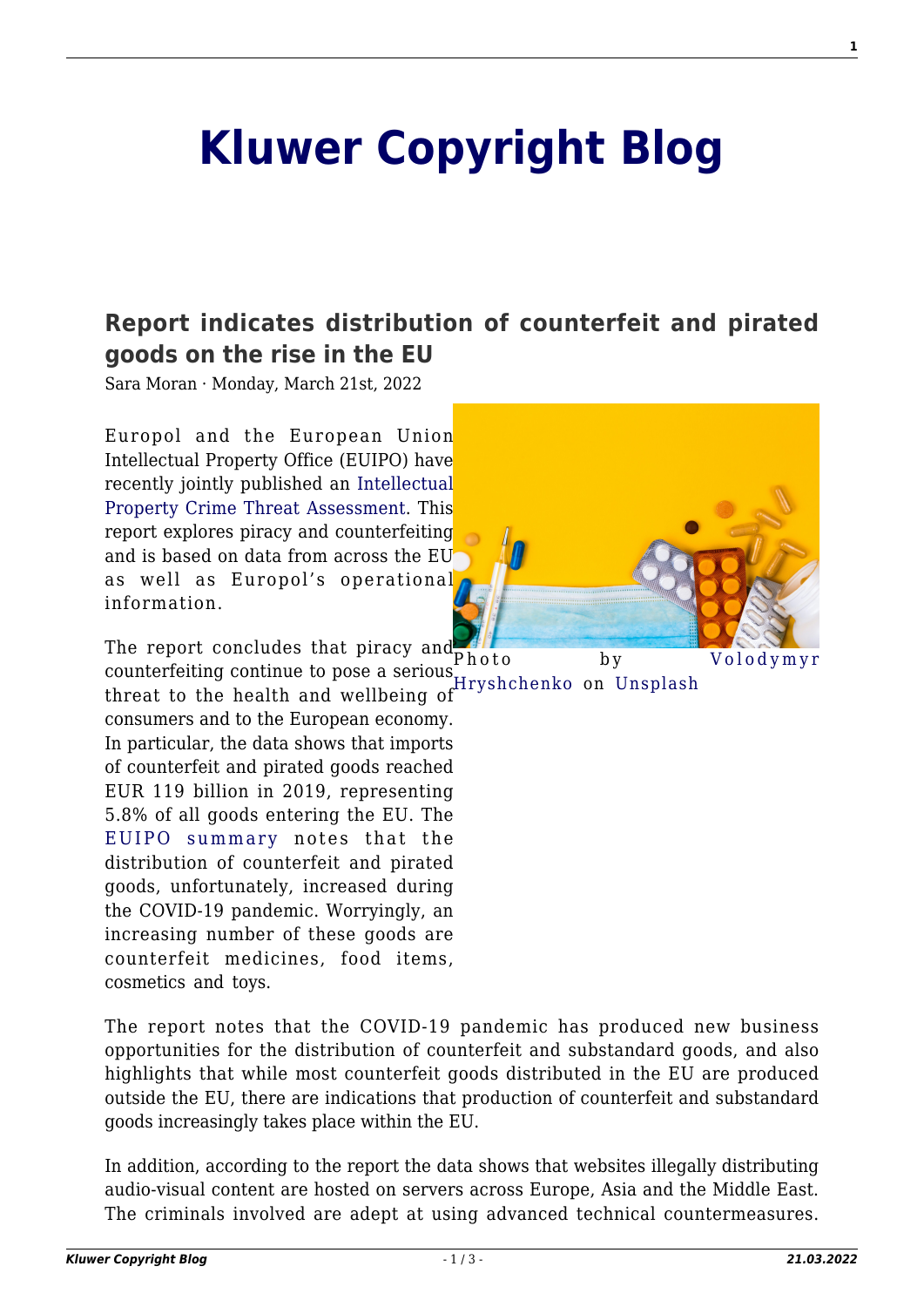Pirates exploit new technologies to conceal digital traces and use proxy services to create resilient hosting networks. The online presence during the COVID-19 pandemic led to an increased offer of high-quality streaming devices and a variety of illicit content offers.

*To make sure you do not miss out on regular updates from the Kluwer Copyright Blog, please subscribe [here.](http://copyrightblog.kluweriplaw.com/newsletter)*

## **Kluwer IP Law**

The **2021 Future Ready Lawyer survey** showed that 81% of the law firms expect to view technology as an important investment in their future ability to thrive. With Kluwer IP Law you can navigate the increasingly global practice of IP law with specialized, local and cross-border information and tools from every preferred location. Are you, as an IP professional, ready for the future?

## [Learn how](https://www.wolterskluwer.com/en/solutions/kluweriplaw?utm_source=copyrightnblog&utm_medium=articleCTA&utm_campaign=article-banner) **[Kluwer IP Law](https://www.wolterskluwer.com/en/solutions/kluweriplaw?utm_source=copyrightnblog&utm_medium=articleCTA&utm_campaign=article-banner)** [can support you.](https://www.wolterskluwer.com/en/solutions/kluweriplaw?utm_source=copyrightnblog&utm_medium=articleCTA&utm_campaign=article-banner)



This entry was posted on Monday, March 21st, 2022 at 9:23 am and is filed under [Copyright,](http://copyrightblog.kluweriplaw.com/category/copyright/) [European Union,](http://copyrightblog.kluweriplaw.com/category/jurisdiction-2/european-union/) [Infringement](http://copyrightblog.kluweriplaw.com/category/infringement/)

You can follow any responses to this entry through the [Comments \(RSS\)](http://copyrightblog.kluweriplaw.com/comments/feed/) feed. You can leave a response, or [trackback](http://copyrightblog.kluweriplaw.com/2022/03/21/report-indicates-distribution-of-counterfeit-and-pirated-goods-on-the-rise-in-the-eu/trackback/) from your own site.